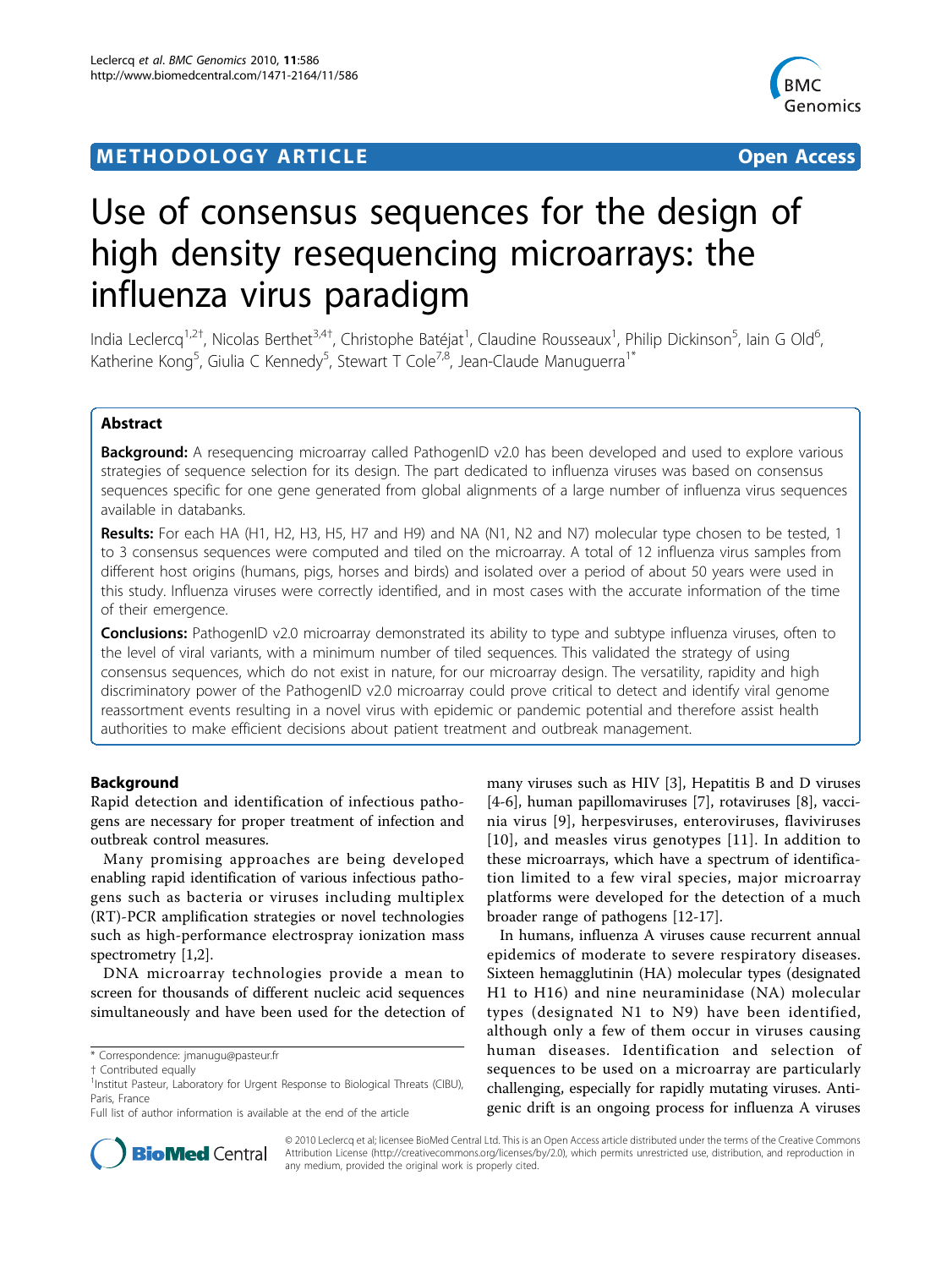resulting in continuous evolution and annual epidemics. Moreover, the segmented nature of the influenza A virus genome can lead to reassortments during coinfection thus contributing to their vast genetic diversity and pandemic potential.

Subtyping and molecular analysis of influenza virus strains were performed by different groups using low density microarrays [[18](#page-7-0)-[23\]](#page-7-0). Most of them were used to identify influenza A viruses H1N1, H3N2, H5N1 and influenza B viruses. Recently, Combimatrix Corporation (Mukilteo, WA) developed a semiconductor-based microarray and an integrated microfluidic array enabling the detection of 15 HA and 9 NA [[24,25\]](#page-7-0). However, the cost per microarray is too high for routine experimental identification. More recently, a rapid subtyping assay also identifying all the HA and NA subtypes was developed using padlock probes [\[2](#page-6-0)].

Resequencing, using high-density oligonucleotide microarrays, is a technology that enables the rapid identification of genetic variants and the determination of their nucleotide sequence at single base-pair resolution. This allows identification of pathogens with sequences similar but not identical to those represented on the microarray. A resequencing microarray was designed in order to allow identification of genetically diverse human RNA rhinoviruses and enteroviruses, with a minimum number of prototype 5'UTR sequences [[26](#page-7-0)]. One respiratory pathogen resequencing microarray allowed the detection of geographically distant human H1N1, H3N2 and avian H5N1 influenza virus strains covering the period between 1999 and 2005 [[27,28\]](#page-7-0). More recently, the same team developed a broad-range resequencing microarray for universal detection and identification of all the possible combinations of the 16 hemagglutinin and 9 neuraminidase types of avian influenza viruses in addition to three additional influenza A markers (M, PB2 and NS1) [[29](#page-7-0)]. Their strategy was based on probe sequence selection using in silico modeling [[30](#page-7-0)].

A resequencing microarray called PathogenID v2.0 has been developed by a consortium of laboratories of Institut Pasteur with Affymetrix Inc. It was used to explore various strategies of sequence selection for its design. The part dedicated to influenza viruses, presented here, was based on consensus sequences specific for one gene. Within the global program, another strategy was explored for the part of the microarray specific for rhabdoviruses. That strategy was based on the use of prototype sequences representative of each of the seven species described in the genus Lyssavirus and chosen within a conserved region of the polymerase gene [[31](#page-7-0)]. Consensus sequences generation was a posteriori used to analyse results. Our strategy presented in this study, uses consensus sequences generated from nucleotide sequence alignments to determine the sequences to be tiled. These sequences characterised by a minimum size of 200 bp reduce the number of probes required for tiling yet still covering the wide diversity of influenza virus strains. To validate our approach, influenza viruses from different host origins, isolated over a period of about 50 years, were chosen. The DNA microarray not only demonstrated its ability to identify the type and subtype of influenza viruses but also had a strong discriminatory power at the level of viral variants.

# Results and Discussion

#### Microarray design

The aim of the study was to detect influenza A viruses isolated over a long period of time, from a range of hosts (humans, birds, horses, and pigs) and with a minimum of sequences tiled on the array. Four genes including PB2, M, HA and NA were chosen in order to type and subtype influenza viruses. Different strategies for selecting the region to resequence were adopted depending on the particular gene. Characteristics of the sequences tiled on the microarray are detailed in Table [1.](#page-2-0) Firstly, one partially conserved sequence of 218 bp covering the majority of influenza M segments, routinely employed in medical diagnostics, was used for genus identification, namely Influenzavirus A, B and C. Secondly, almost one hundred sequences of PB2 genes covering a large spectrum of influenza A viruses and hosts were selected from the GenBank database. Five typical PB2 sequences representative of the diversity of PB2 sequences over a long period of time and for different host reservoirs were finally retained. The five selected sequences are described in Table [1.](#page-2-0) The strategy adopted for the hemagglutinin (HA) and the neuraminidase (NA) genes involved the design of consensus sequences for the H1, H2, H3, H5, H7 and H9 genes and the N1, N2 and N7 genes. We have restricted the number of studied molecular subtypes of HA and NA in order to make the confirmation of our hypothesis more straightforward and demonstrative without aiming to cover the whole set of serotypes. The HA and NA subtypes chosen to be tiled on the microarray are shared by all the human viruses and highly pathogenic avian viruses, and the HAs are further distributed into phylogenetic groups that gather all the 16 serotypes [[32\]](#page-7-0). For each major HA and NA gene, sequences of influenza A virus were selected from different hosts including horses, pigs, humans and birds.

For each gene, a global alignment including all selected sequences was performed and clusters grouping a maximum number of sequences were established. In each sequence cluster, a common region with the lowest genetic divergence was identified. A consensus sequence was automatically obtained from this common region,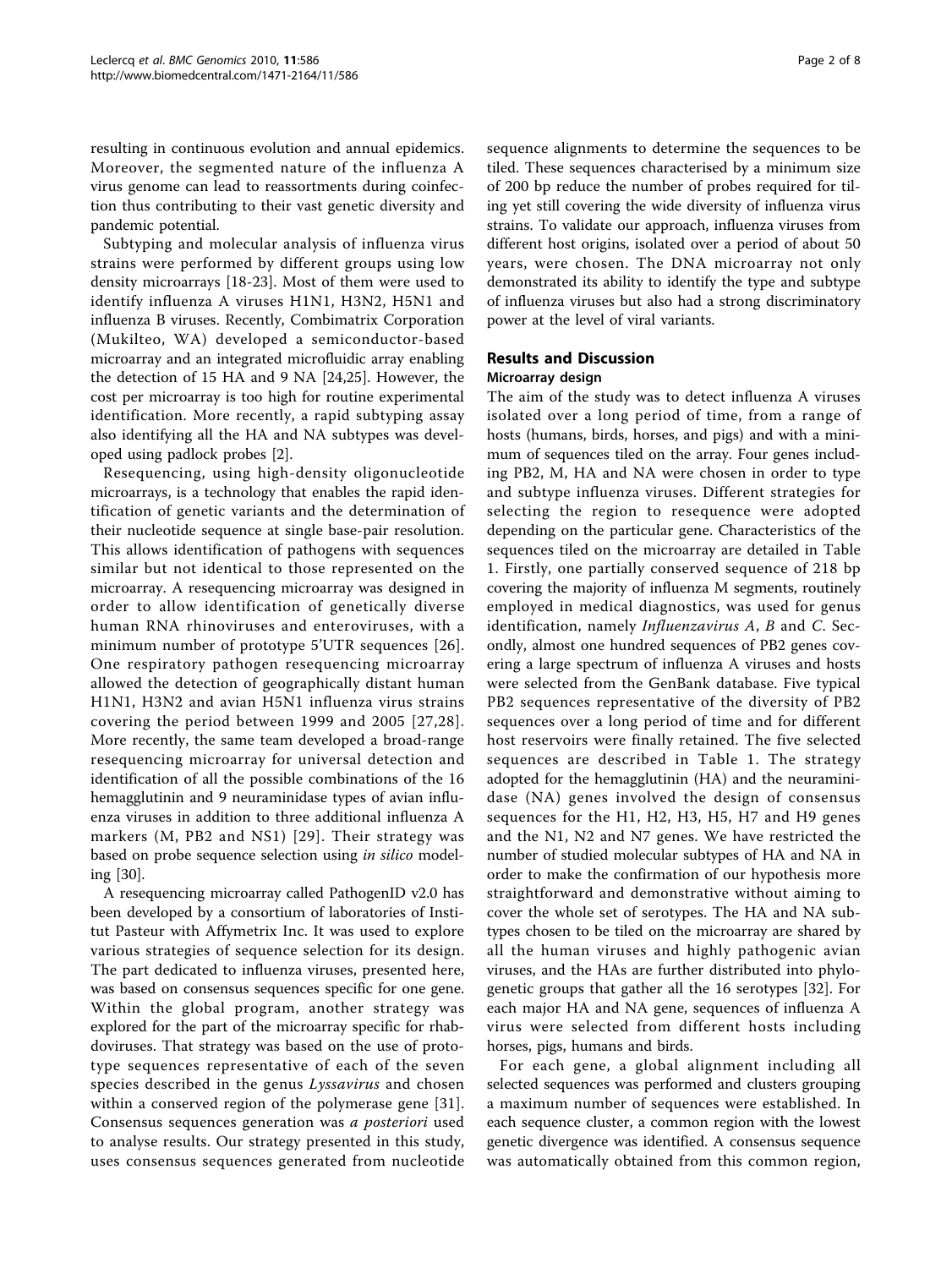| Gene            | Viral sequence identification                  | Position  | Fragment size (bp) |
|-----------------|------------------------------------------------|-----------|--------------------|
| M               | Influenza genus identification                 | 7.225     | 218                |
| PB <sub>2</sub> | AY651706_human_H5N1_A/Dk/Indonesia/MS/2004     | 20.572    | 552                |
|                 | AF258839_human_H5N1_A/Hong_kong/483/97         | 34.586    | 552                |
|                 | CY005844_Avian_H5N2_A/Chicken/Chis/15224/1997  | 35.587    | 552                |
|                 | CY005008_Avian_H8N4_A/mallard/Alberta/194/1992 | 35.587    | 552                |
|                 | CY007810_human_H3N2_A/Canterbury/02/2005       | 24.576    | 552                |
| <b>HA</b>       | H1_Major_group_1                               | 1512.1730 | 218                |
|                 | H1_Major_group_2                               | 15161741  | 225                |
|                 | H1_Minor_group_3                               | 1527.1720 | 193                |
|                 | H2_Major_group_1                               | 1018.1238 | 220                |
|                 | H2_Minor_group_2                               | 10701278  | 208                |
|                 | H3_Major_group_1                               | 1478.1710 | 232                |
|                 | H3_Major_group_2                               | 1515.1746 | 231                |
|                 | H5_Major_1                                     | 12511451  | 200                |
|                 | H7_Major_group_1                               | 14961686  | 190                |
|                 | H7_Major_group_1                               | 750.940   | 190                |
|                 | H9 Group 1                                     | 698.868   | 170                |
|                 | H9_Group_2                                     | 12261423  | 197                |
| <b>NA</b>       | N1_Major_group_1                               | 408.689   | 281                |
|                 | N1_Minor_group_2                               | 471722    | 251                |
|                 | N1_Minor_group_2                               | 347.580   | 233                |
|                 | N <sub>2</sub> Group 1                         | 246.486   | 240                |
|                 | N <sub>2</sub> _Group_2                        | 12111410  | 199                |
|                 | N2_Group_3                                     | 459.693   | 234                |
|                 | N7 Group 1                                     | 560760    | 200                |
|                 | N7_Group_2                                     | 871.1069  | 198                |
|                 | N7_Group_3                                     | 11801378  | 198                |

<span id="page-2-0"></span>Table 1 Description of the influenza A virus sequences tiled on the PathogenID v2.0 microarray

Positions and sizes of the consensus HA and NA sequences were determined and selected after BLASTN analysis of the sequence.

characterised by a minimum size of 200 bases and a divergence between the consensus sequence and any given sequence belonging to the cluster of less than 15%. Twelve HA consensus sequences and 9 NA consensus sequences were identified and their positions are detailed in Table 1. Finally, the microarray based on the resequencing approach included 27 influenza viral sequences which corresponded to 7594 bases. For each relevant base of a given consensus or prototype sequence, the array contained eight 25 mer probes (4 sense and 4 antisense). Two of the eight probes represented perfect matches, while the others corresponded to possible mismatches at the central  $(13<sup>th</sup>)$  position of the 25 mers. All together, 60752 probes were then tiled on the microarray, allowing subtyping of influenza viruses from different host species.

#### Detection of type A influenza viruses

A total of 12 influenza virus samples were analysed by the resequencing microarray, including 2 swine, 3 human, 4 equine and 3 avian strains that originated from various locations worldwide and covered the period of time between 1956 and 2007. All samples were viral isolates, propagated either in embryonated chicken eggs or in MDCK cell cultures. They were chosen from sufficiently distant points in time to cover a large diversity of influenza viruses, especially for human and swine viruses, which were subject to major antigenic drift over the years. Avian strains were derived from cloacal samples collected from ducks in Baie de Somme, Marquenterre (France) in 2007. RNA extracts were amplified by WTA (Whole Transcriptome Amplification) and hybridised on the resequencing microarray (see Methods section). Results are summarised in Table [2](#page-3-0). Nucleotide sequences were determined from the fluorescent signals as previously described [[33](#page-7-0)] and compared with sequences in GenBank by BLASTN analysis, to identify and subtype influenza virus strains. Results for the highest hit scores were taken as strain identification. After hybridisation of WTA amplified material on the DNA microarray, all samples were positive for the presence of influenza A virus with a minimum call rate of 41% for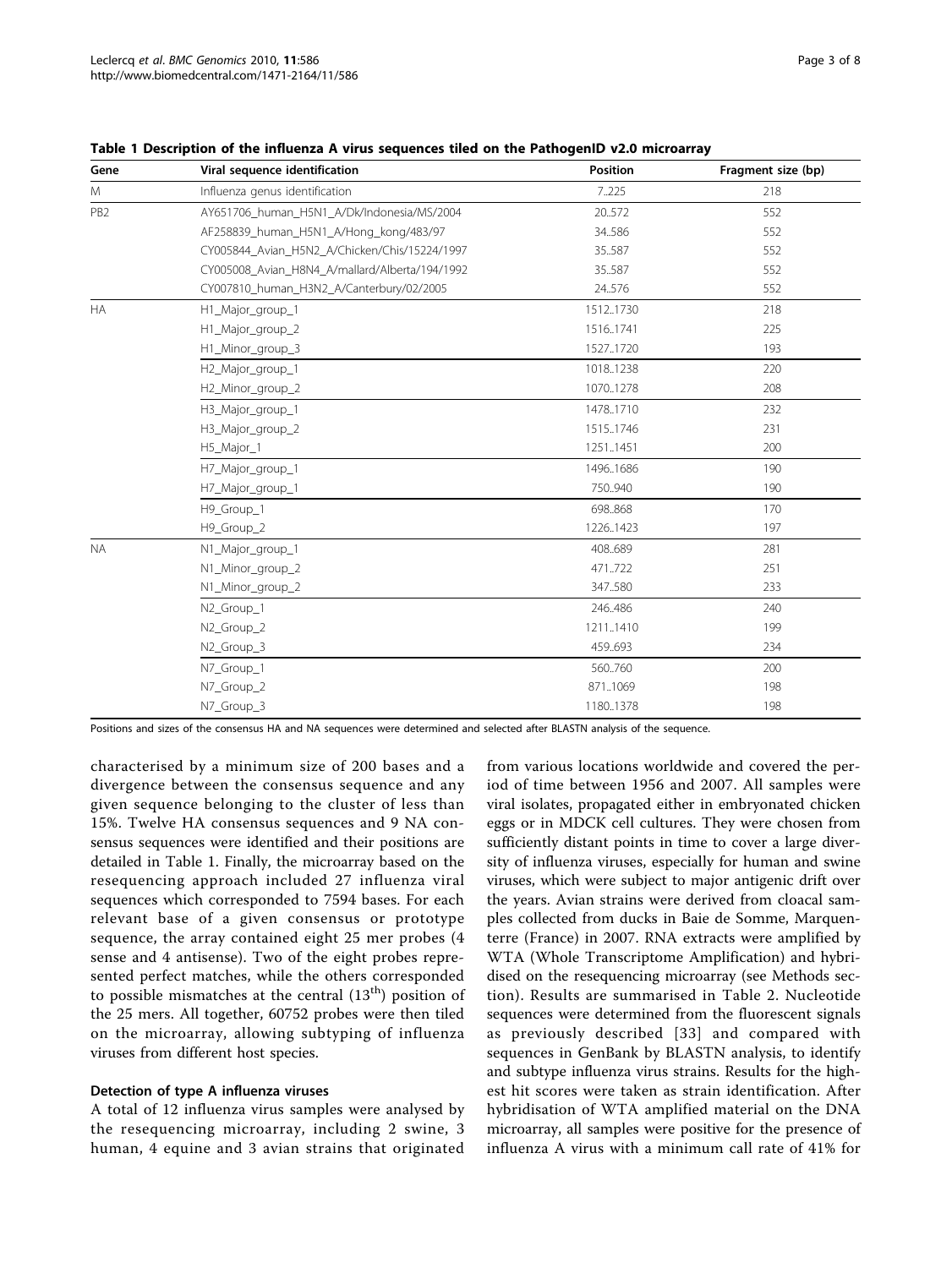| Origin | <b>Tested strain</b>               | Identification |                               | Genes           | Call rate (%)  | Time range               | Median                   |
|--------|------------------------------------|----------------|-------------------------------|-----------------|----------------|--------------------------|--------------------------|
|        |                                    | <b>Typing</b>  | Subtyping                     | Genotyping      |                |                          |                          |
| Swine  |                                    |                | H3N2                          | PB <sub>2</sub> | 76.2           | 1981 - 1987              | 1984                     |
|        | A/swine/Gent/1/84 (H3N2)           | Α              |                               | н               | 94.3           | 1984                     | 1984                     |
|        |                                    |                |                               | Ν               | 92.6           | 1984                     | 1984                     |
|        |                                    |                | H1N2                          | PB <sub>2</sub> | 60.3           | 1999                     | 1999                     |
|        | A/swine/Gent/7625/99 (H1N2)        | Α              |                               | Н               | 88.8           | 2000                     | 2000                     |
|        |                                    |                |                               | Ν               | 81.2           | 1999                     | 1999                     |
| Human  |                                    |                | <b>H3N2</b>                   | PB <sub>2</sub> | 35.5           | 1972 - 1982              | 1975                     |
|        | A/Victoria/3/75 (H3N2)             | Α              |                               | Н               | 89.9           | 1968 - 1975              | 1974                     |
|        |                                    |                |                               | N               | 84.6           | 1968 - 2005              | 1975                     |
|        |                                    |                | H3N2                          | PB <sub>2</sub> | 67.9           | 1988 - 1994              | 1993                     |
|        | A/Johannesburg/33/1994 (H3N2)      | Α              |                               | H               | 80.4           | 1988 - 1999              | 1993                     |
|        |                                    |                |                               | N               | 80.7           | 1993 - 2008              | 2008                     |
|        |                                    |                | H3N2                          | PB <sub>2</sub> | 93.4           | 2000 - 2006              | 2003                     |
|        | A/Wyoming/3/2003 (H3N2)            | Α              |                               | Н               | 89.9           | 2002 - 2003              | 2003                     |
|        |                                    |                |                               | N               | 85.8           | 2001 - 2008              | 2006                     |
| Equine |                                    |                | <b>H7N7</b>                   | PB <sub>2</sub> | 60.7           | 1956                     | 1956                     |
|        | A/equine/Prague/1/56 (H7N7)        | Α              |                               | Н               | 48.5           | 1975 - 2008              | 2004                     |
|        |                                    |                |                               | N               | 100            | 1956 - 1992              | 1974                     |
|        |                                    |                | H3Nx                          | PB <sub>2</sub> | 60.3           | 1972                     | 1972                     |
|        | A/equine/Miami/1/63 (H3N8)         | Α              |                               | Н               | 65.6           | 1963 - 2007              | 1987                     |
|        |                                    |                |                               | Ν               | $\blacksquare$ | $\overline{\phantom{a}}$ | $\overline{\phantom{a}}$ |
|        |                                    |                | H3Nx                          | PB <sub>2</sub> | 64.3           | 1978-1980                | 1979                     |
|        | A/equine/Fontainebleau/1/79 (H3N8) | Α              |                               | Н               | 57.4           | 1974 - 2008              | 1992                     |
|        |                                    |                |                               | $\mathbb N$     | $\Box$         | $\overline{\phantom{a}}$ | $\overline{\phantom{a}}$ |
|        |                                    |                | H3Nx                          | PB <sub>2</sub> | 67.3           | 1976 - 1994              | 1989                     |
|        | A/equine/Grosbois/99 (H3N8)        | Α              |                               | H               | 69.4           | 1976 - 2006              | 1986                     |
|        |                                    |                |                               | N               | $\equiv$       | $\overline{a}$           | ÷.                       |
| Avian  |                                    |                | H3N2                          | PB <sub>2</sub> | 77.3           | 2005                     | 2005                     |
|        | Viral strain 221                   | Α              |                               | Н               | 84.7           | 2006                     | 2006                     |
|        |                                    |                |                               | N               | 99.4           | 2004                     | 2004                     |
|        |                                    |                | H <sub>1</sub> N <sub>1</sub> | PB <sub>2</sub> | 93             | 2006                     | 2006                     |
|        | Viral strain 223                   | Α              |                               | Н               | 66.5           | 1976                     | 1976                     |
|        |                                    |                |                               | N               | 90.7           | 2006 - 2007              | 2007                     |
|        |                                    | $\mathsf{A}$   | H <sub>1</sub> N <sub>1</sub> | PB <sub>2</sub> | 97.4           | 2006                     | 2006                     |
|        | Viral strain 224                   |                |                               | Н               | 81.8           | 2003 - 2007              | 2006                     |
|        |                                    |                |                               | Ν               | 94.9           | 2001                     | 2001                     |

<span id="page-3-0"></span>

| Table 2 Resequencing microarray output for identification and characterisation of the 12 influenza A viral RNAs |  |  |
|-----------------------------------------------------------------------------------------------------------------|--|--|
|-----------------------------------------------------------------------------------------------------------------|--|--|

The call rate is the percentage of bases determined by the resequencing algorithm. Time ranges indicate the oldest isolate with high homology provided by the BLASTN algorithm and the most recent one. The medians were calculated based upon the sequences showing the highest alignment scores.

the M gene and a call rate ranging from 35.5 to 97.4% for the PB2 gene, which is the percentage of bases determined by the resequencing algorithm. Subtypes of the different strains were identified with HA and NA sequences, giving a call rate ranging from 48.5% to 100%. Time ranges were obtained from BLASTN analysis. The sequences showing the highest alignment score were considered and duplicated sequences representing different isolates of the same strain were eliminated. The time range indicated the oldest isolate with high homology provided by the BLASTN algorithm and the most recent one. The median was calculated based upon the sequences showing the highest alignment scores (see Methods section).

For swine and human viruses, a minimum call rate of 35.5% allowed identification of influenza virus with a correct temporality. Indeed, for the majority of strains the BLASTN result was close to that of the sample strain, as outlined by median analysis. The median obtained for the NA gene from the A/Johannesburg/33/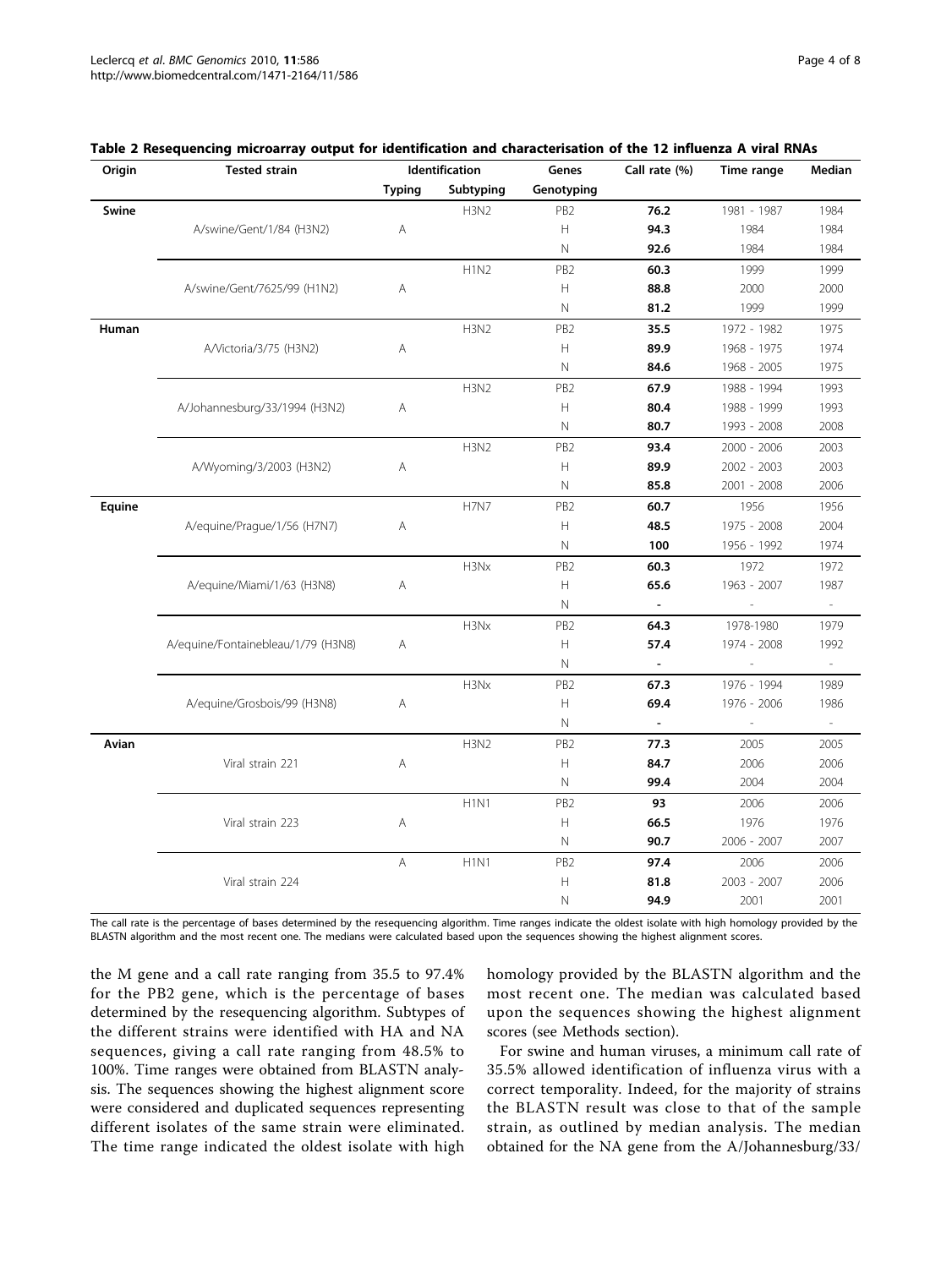94 (H3N2) virus was relatively recent compared to the year of isolation of the strain, probably because the chosen consensus sequence for this gene was highly conserved and thus weakly discriminatory. The time range obtained for the A/Wyoming/3/2003 (H3N2) virus was narrow and limited to the year 2000, probably due to the marked antigenic drift from the year 2000 observed for the H3 gene in human influenza virus strains [[34](#page-7-0)].

The epidemiology of swine influenza has become increasingly complex over the last decades. Three major influenza A virus subtypes are currently circulating in swine worldwide, but the origins and the antigenic and genetic characteristics of these swine influenza viruses differ with continents or regions of the world. A/swine/ Gent/7625/99 (H1N2) virus is the result of a multiple reassortment involving a swine influenza virus with avian-influenza-like internal segments and human H1N1 and H3N2 viruses isolated in 1994 [[35\]](#page-7-0). BLASTN analysis for H1N2 swine virus reflected this multiple reassortment with blasted sequences originating from human, avian and swine hosts (data not shown). Between 1983 and 1985, swine H3N2 viruses appeared in Italy. They contained avian-like internal genes and HA and NA genes from human H3N2 viruses [\[36\]](#page-7-0). In BLASTN analysis, the vast majority of the sequences sorted by the algorithm for glycoprotein segments were from human or swine origins only. All equine influenza virus strains were identified and subtyped with the DNA microarray, with a minimum call rate of 48.5%. Medians were often heterogeneous and far from the original strain. This is probably due to (i) the paucity of equine influenza virus sequences available in the databases, (ii) the limited genetic evolution of those viruses leading to equivalent result scores after BLASTN analysis, (iii) the fact that HA and NA sequences tiled on the microarray were shorter than PB2 sequences, due to their extreme genetic diversity in influenza A viruses. For the H3N8 viruses, recent sequences corresponded to avian strains, outlining the fact that H3N8 equine viruses were reassortants between avian viruses and equine H7N7 viruses which have not been isolated in horses for more than 20 years.

All together, the results showed that the PathogenID v2.0 DNA microarray is able not only to provide correct full subtyping of various strains from different host origins but also to identify/detect, after BLASTN, an array of strains genetically related to them. In all cases, the strains output by BLASTN belonged to the same time period thus giving a strong insight into the variant to which it is genetically, and very probably antigenically, related.

# Avian samples

Cloacal samples were collected from ducks in Baie de Somme, Marquenterre (France) in 2007 and analysed by qRT-PCR specific for the M gene. WTA amplification of viral RNA followed by hybridisation to the DNA microarray confirmed the identification of influenza viruses. Two samples were identified as H1N1 viruses and one sample as H3N2 virus. Influenza virus strain 221 was identified as H3N2 virus with a call rate of 84.7% for one of the H3 consensus sequences and 99.4% for one of the N2 consensus sequences. Influenza virus strains 223 and 224 were both identified as H1N1 virus with call rates of 90.7% and 94.9% for the N1 gene and call rates of 66.5% and 81.8% for the H1 gene, respectively (see Table [2](#page-3-0)). In order to confirm subtyping of the different viruses, primers were designed based upon resequencing sequences reconstructed by the microarray and used for RT-PCR (see additional file [1\)](#page-6-0). Amplified products were cloned and analysed by classical sequencing. Sequencing results confirmed the subtyping by the DNA microarray of the 3 viral strains isolated from cloacal samples. Time ranges showed that the viral strains isolated in the environment are recent, except for the H1 gene of strain 223 (Table [2](#page-3-0)). The evolutionary rate of influenza viruses in the natural avian host is believed to be slower than in mammals, and this could explain the above result. Sequences were analysed with the BLASTN program and results with highest scores are represented in Table [3.](#page-5-0) The majority of the "classical" sequences were identical to those found after BLASTN analysis of sequences generated by the DNA microarray. The level of sequence information generated by the DNA resequencing microarray is sufficient and equivalent to that obtained by classical sequencing.

#### Conclusions

The PathogenID v2.0 microarray demonstrated its ability to type and subtype influenza viruses with a minimum number of tiled sequences and to give additional information close to the individual variant level. Identification of influenza viruses was obtained within the correct period of time in most cases. However, this level of discrimination is limited by the number of sequences available in databases and their level of divergence as illustrated by results obtained with equine viruses. The PathogenID v2.0 microarray should also be able to detect a re-emerging influenza virus, that has already circulated in the population, as happened in 1977 during the Russian influenza outbreak [[37](#page-7-0)].

BLASTN analysis of the sequences generated by the DNA microarray should allow the determination of the segment origin for PB2, HA and NA genes, even though the consensus sequence design was not based on the origin of the viral host. The avian H3N2 virus isolated from the environment was identified and characterised as having an H3 consensus sequence different from that obtained for human H3N2 viruses. Recently, we have tested the novel human A(H1N1) pandemic virus of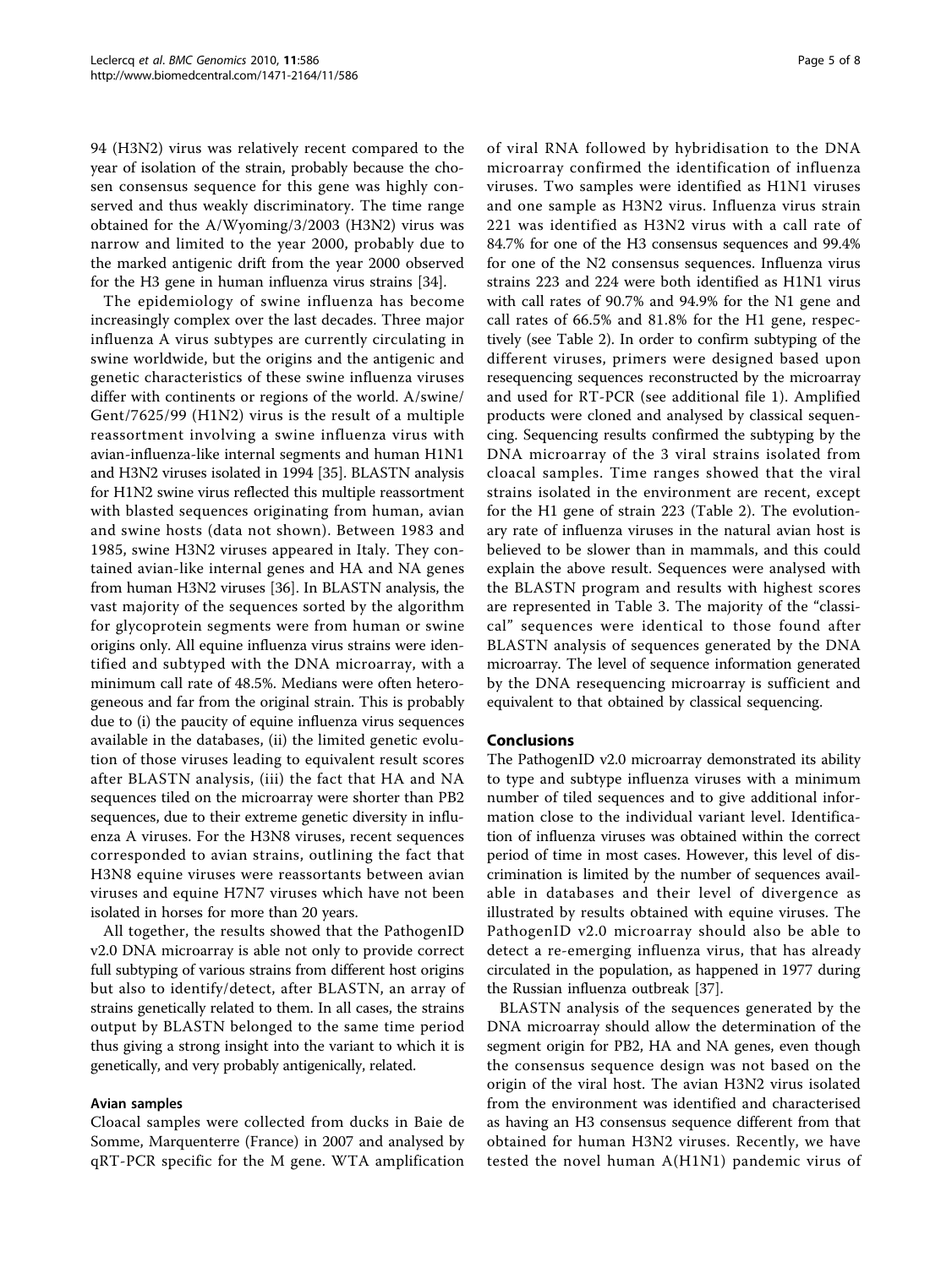| Viral strain tested | Gene            | Sequence size (bp) | Subtype                  | BLASTN analysis of the sequence reconstructed by the DNA microarray |
|---------------------|-----------------|--------------------|--------------------------|---------------------------------------------------------------------|
| 221                 | PB <sub>2</sub> | 511                | $\overline{\phantom{a}}$ | A/teal/Italy/3931-38/2005 (H5N2) *                                  |
|                     | <b>HA</b>       | 209                | H <sub>3</sub>           | A/mallard/Finland/12072/06 (H3N8) *                                 |
|                     | <b>NA</b>       | 188                | N <sub>2</sub>           | A/duck/Denmark/65047/04 (H5N2) *                                    |
| 223                 | PB <sub>2</sub> | 516                | $\overline{a}$           | A/gull/Moscow/3100/2006 (H6N2) *                                    |
|                     | <b>HA</b>       | 99                 | H1                       | A/duck/Bavaria/1/77 (H1N1)                                          |
|                     | <b>NA</b>       | 224                | N <sub>1</sub>           | A/mink/Sweden/V907/2006(H5N1) *                                     |
|                     |                 |                    |                          | A/chicken/Nigeria/1047-62/2006(H5N1)                                |
|                     |                 |                    |                          | A/Aquatic Bird/Hong Kong/m603/98 (H11N1)                            |
| 224                 | PB <sub>2</sub> | 518                | $\overline{a}$           | A/gull/Moscow/3100/2006 (H6N2) *                                    |
|                     | <b>HA</b>       | 133                | H1                       | A/goose/Italy/296426/2003 (H1N1) *                                  |
|                     |                 |                    |                          | A/duck/Italy/281904/2006(H1N1) *                                    |
|                     |                 |                    |                          | A/duck/Italy/69238/2007(H1N1) *                                     |
|                     | <b>NA</b>       | 252                | N <sub>1</sub>           | A/Aquatic Bird/Hong Kong/m603/98 (H11N1)                            |

<span id="page-5-0"></span>Table 3 Avian sequences reconstructed by the PathogenID v2.0 and BLASTN alignment

Sequences corresponding to highest scores are detailed. Asterisks indicate sequences that were the same as those given by the resequencing data.

swine origin, derived from multiple reassortments, with the DNA microarray and BLASTN analysis determined the segment origin for the PB2, H1 and N1 genes, which were derived from avian, classical swine virus and avian-like swine virus, respectively [[38](#page-7-0)]. Our data validated the strategy of using consensus sequences with all of the serotypes tested, including H1, H3, H7 (this paper) and H5 [[38\]](#page-7-0) (H9 and H2 were not tested, because not available in the laboratory) and N1, N2 and N7 (this paper). The simple design strategy used in this study, based on global alignements covering the whole gene, does not need the use of a specific algorithm as the one used for the TessArray RPM-Flu resequencing microarray which was based on probe sequence selection [[29](#page-7-0)]. The consensus sequences which allowed to considerably limiting the number of probes tiled on the non-specialised PathogenID v2.0 microarray would allow the determination of differential diagnosis with other respiratory viruses such as Respiratory Syncytial Virus (RSV), SARS-CoV, and also potential co-infections, which is not possible with microarrays entirely dedicated to influenza viruses. The use of WTA amplification provides considerably better sensitivity and accuracy of detection compared to random RT-PCR [[14\]](#page-7-0) which is compatible with the use of the PathogenID v2.0 resequencing microarray for clinical samples. Furthermore, the use of random hexamers and multiple displacement amplification allowed detection of a new virus which can not be amplified with usual specific primers as shown by the study on the last novel H1N1pdm virus responsible for 2009 influenza pandemic [[38\]](#page-7-0). However, the DNA microarray failed to detect the N8 gene from H3N8 equine viruses. Here, it will be useful to tile other genes on the next generation microarray, including all HA and NA subtypes or the PB1 gene, which has often been involved in reassortment in past pandemics. In this way, one could detect as many reassortants as possible thereby impacting on public health measures.

#### Methods

#### Microarray design

From many available influenza virus sequences, genespecific databases containing only the sequences of a specific gene or subtype (e.g., PB2 or H1 subtype) were created and converted to the FASTA format. Then, a multiple-sequence alignment was performed with the data set with BioNumerics software for windows (version 5.1, Applied Maths). Additionally, a neighbor-joining phylogenetic tree was created. Consensus sequences were then designed based upon global alignments of this large number of influenza virus sequences available in databanks.

#### Virus samples

Influenza virus samples were all viral isolates propagated either in embryonated chicken eggs or in MDCK cell cultures. The virus type was determined by hemagglutination inhibition assay [[39\]](#page-7-0).

Cloacal samples collected from ducks in Baie de Somme, Marquenterre (France) were inoculated via the allantoic route on 11-day-old embryonated chicken eggs. Eggs were incubated at 35°C and allantoic fluids were harvested on day 3 postinfection. Virus titration of the fluids was performed by hemagglutination by using guinea pig erythrocytes. Influenza virus isolation was confirmed by qRT-PCR specific for the M gene.

#### RNA isolation and amplification

Viral RNA from influenza samples and allantoic fluids were extracted using QIAamp Viral RNA Mini Kit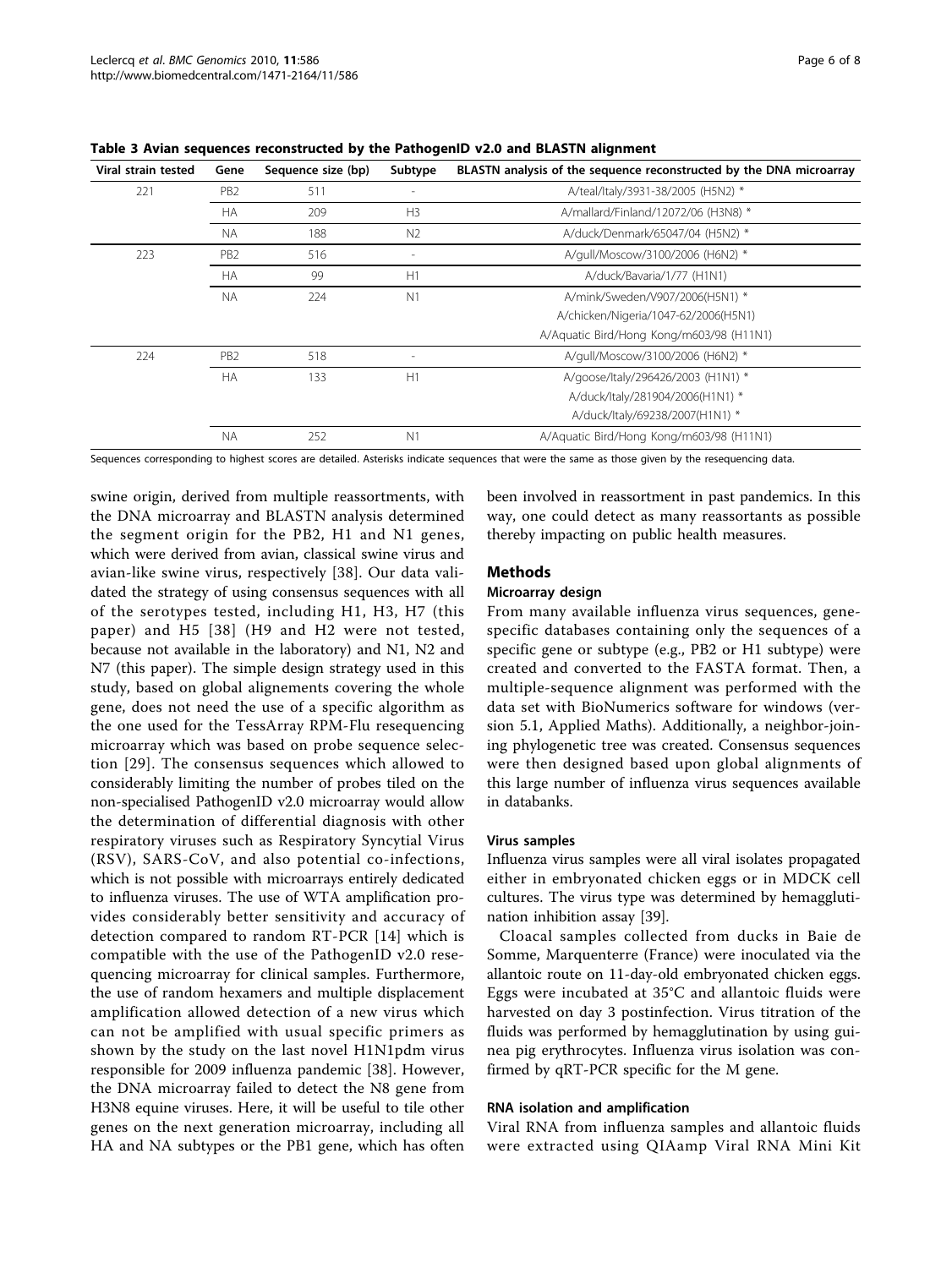<span id="page-6-0"></span>(Qiagen) according to the manufacturer's instructions. Nucleic acid amplification was performed by WTA as described previously [\[14\]](#page-7-0).

#### Hybridisation to microarrays

DNA amounts obtained after amplification were quantified by Quantit (Invitrogen $(r)$ ). Five micrograms of DNA was fragmented (GeneChip(r) Resequencing Assay Kit, Affymetrix Inc.) and labelled according to the GeneChip (r) Mapping 100K Assay Manual (Affymetrix Inc.). Microarray hybridisation was conducted at 45°C and array processing was carried out according to the protocol recommended by the manufacturer (Affymetrix Inc.) as previously described [[40](#page-7-0)].

# Analysis of the sequences generated by the The PathogenID v2.0 microarray

After hybridisation to the DNA microarray, the nucleotide sequences of the different genes were determined from the signals as described previously [[33\]](#page-7-0) and compared with sequences in GenBank by BLASTN analysis.

All sequences generated by the microarray were characterised by the call rate, which is the percentage of bases determined by the resequencing algorithm. For determining the time of emergence of the sample strain, median analysis was performed as described: the sequence generated by the microarray showing the highest call rate value was blasted against sequences available in Genbank using the BLASTN 2.2.24+ program [[41\]](#page-7-0). All homologous sequences within the group of sequences showing the highest score (as categorised by the BLASTN program) were selected and their year of circulation used for median calculation and determination of the time range. If the number of these sequences was higher than 100, median analysis was performed on the 100 first sequences only. For avian influenza strains, median analysis was performed as described above and the first sequence(s) showing the highest scores were also detailed in Table [3.](#page-5-0)

# RT-PCR, cloning and sequencing

After identification and subtyping of avian influenza strains by the microarray, oligonucleotides specific for each tiled influenza virus gene were designed and used in RT-PCR assays. Five microliters of extracted RNA was amplified by SuperScript(tm) One-Step RT-PCR system with Platinum(r)  $Taq$  DNA polymerase (Invitrogen, Life Technologies, Carlsbad, CA). One-Step RT-PCR was performed with 25 μl reaction volume. The extracted RNA sample (5 μl) was added to RT-PCR mixture (20 μl) consisting of 1X Reaction Mix (a buffer containing 0.4 mM of each dNTP, 2.4 mM MgSO<sub>4</sub>), 0.5 μl of SuperScript(tm) II RT/Platinum(r) Taq Mix, 0.4 μM primer Forward, 0.4 μM primer Reverse, 0.2 U/ μl of RNaseOUT Recombinant Ribonuclease Inhibitor and nuclease-free water. The RT and PCR were carried out with following steps: RT at 45°C for 30 min; 55°C for 15 min, 94°C for 5 min, then PCR cycle 1-30, 94°C for 30 sec, 45°C for 30 sec, 72°C for 30 sec; final extension, 72°C for 5 min.

Amplified products were extracted using QIAquick Gel Extraction kit (Qiagen) according to the manufacturer's instructions and cloned in  $pCR^{(r)}II.1-TOPO^{(r)}$  TA cloning vector (Invitrogen). Sequences of influenza virus genes were obtained from 3 individual clones for each gene.

# Additional material

[Additional file 1: S](http://www.biomedcentral.com/content/supplementary/1471-2164-11-586-S1.DOC)equences generated by the PathogenID v2.0 resequencing microarray with the avian influenza virus strains. Additional data file 1 is a list of sequences in FASTA format obtained after hybridisation to the PathogenID v2.0 resequencing microarray of the avian virus samples.

#### Acknowledgements

Special thanks to Philippe Caruette from Parc ornithologique du Marquenterre for taking avian samples. We also thank Frederic Fichenick of CIBU for his contribution. This study was supported equally by Grant No. UC1 AI062613 (Kennedy) from the US National Institute of Allergy and Infectious Diseases, National Institutes of Health and by Programme Transversal de Recherche (PTR DEVA n°246) from Institut Pasteur (France). We thank the E.U. funded RIVERS program (Sixth Framework Program SSP-5-B-INFLUENZA 04 405: Resistance of Influenza Viruses in Environmental Reservoirs and Systems) and the TOTAL-INSTITUT PASTEUR fund for additional financial support.

#### Author details

<sup>1</sup>Institut Pasteur, Laboratory for Urgent Response to Biological Threats (CIBU) Paris, France. <sup>2</sup>Université Paris Diderot-Paris 7, Paris, France. <sup>3</sup>Institut Pasteur Genotyping of Pathogens and Public Health Technological Platform, Paris, France. <sup>4</sup>Institut Pasteur, Unit of Epidemiology and Pathophysiology Oncogenic Virus, CNRS URA3015, Paris, France. <sup>5</sup>Affymetrix, Santa Clara, CA USA. <sup>6</sup>Institut Pasteur, European Office, Paris, France. <sup>7</sup>Institut Pasteur, Bacterial Molecular Genetics Unit, Paris, France. <sup>8</sup>Global Health Institute, Ecole Polytechnique Fédérale de Lausanne, Station 19, CH-1015 Lausanne, Switzerland.

#### Authors' contributions

IL and NB carried out microarray design and molecular studies. IL, NB and JCM participated in experimental design of the study and in writing the manuscript. CB and CR participated in virus culture experiments. IL, NB, PD, IGO, KK, GCK, STC and JCM participated in data analysis. All authors added corrections and suggestions to the manuscript. JCM conceived and coordinated the study.

#### Received: 12 July 2010 Accepted: 20 October 2010 Published: 20 October 2010

#### References

- Ecker DJ, Sampath R, Massire C, Blyn LB, Hall TA, Eshoo MW, Hofstadler SA: [Ibis T5000: a universal biosensor approach for microbiology.](http://www.ncbi.nlm.nih.gov/pubmed/18521073?dopt=Abstract) Nat Rev Microbiol 2008, 6(7):553-558.
- 2. Gyarmati P, Conze T, Zohari S, LeBlanc N, Nilsson M, Landegren U, Baner J, Belak S: [Simultaneous genotyping of all hemagglutinin and](http://www.ncbi.nlm.nih.gov/pubmed/18353937?dopt=Abstract) [neuraminidase subtypes of avian influenza viruses by use of padlock](http://www.ncbi.nlm.nih.gov/pubmed/18353937?dopt=Abstract) [probes.](http://www.ncbi.nlm.nih.gov/pubmed/18353937?dopt=Abstract) J Clin Microbiol 2008, 46(5):1747-1751.
- 3. Ghedin E, Pumfery A, de la Fuente C, Yao K, Miller N, Lacoste V, Quackenbush J, Jacobson S, Kashanchi F: [Use of a multi-virus array for the](http://www.ncbi.nlm.nih.gov/pubmed/15169557?dopt=Abstract) [study of human viral and retroviral pathogens: gene expression studies](http://www.ncbi.nlm.nih.gov/pubmed/15169557?dopt=Abstract) [and ChIP-chip analysis.](http://www.ncbi.nlm.nih.gov/pubmed/15169557?dopt=Abstract) Retrovirology 2004, 1:10.